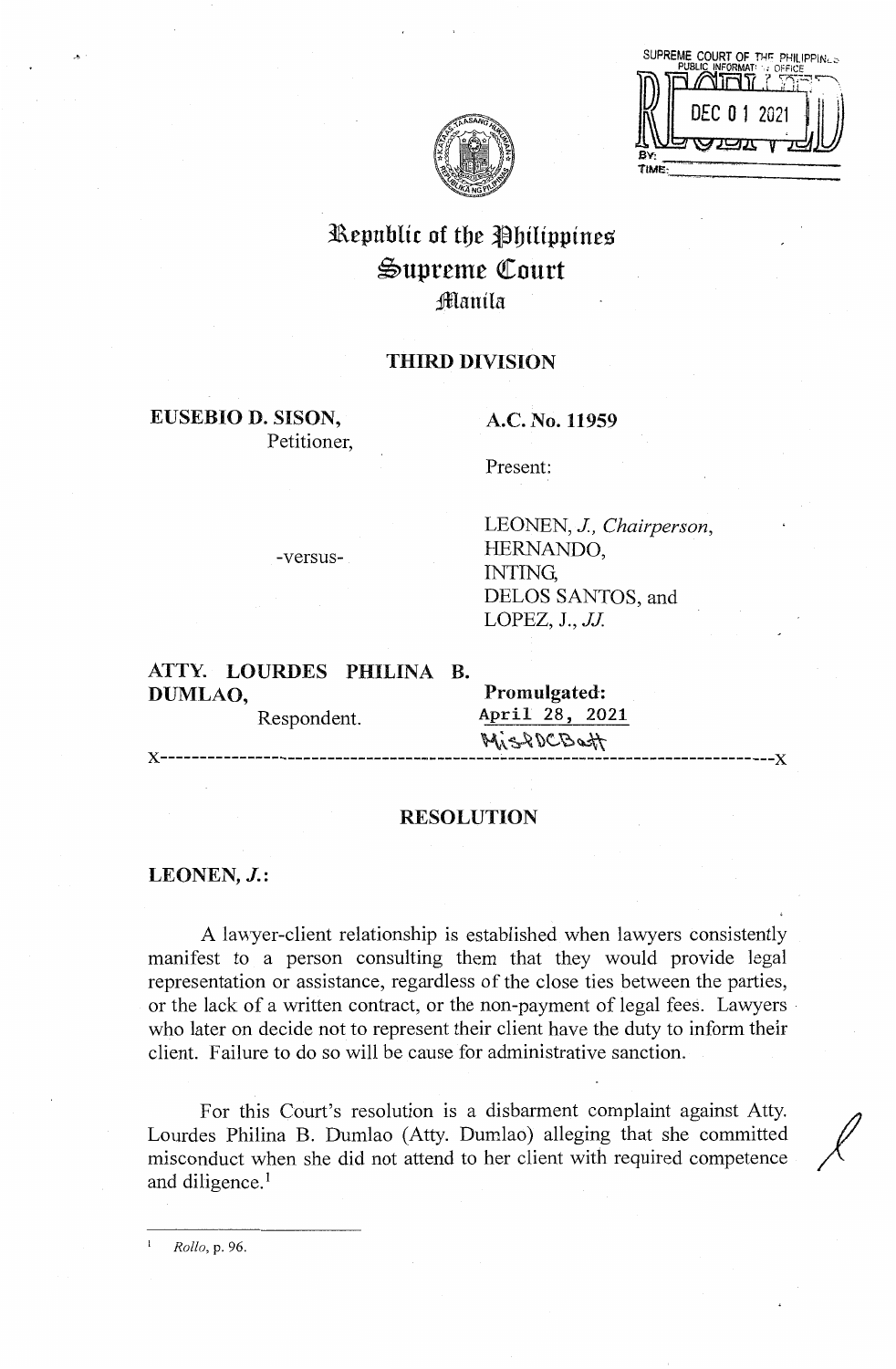·sometime in July 2013, Dr. Eusebio D. Sison (Dr. Sison) consulted Atty. Dumlao, his friend, for the purpose of filing an annulment case against his wife, Dr. Cynthia V. Cervantes-Sison (Dr. Cervantes-Sison). He deposited P35,000.00 in Atty. Dumlao's bank account for the psychiatric evaluation fee.<sup>2</sup>.

Dr. Sison alleged that after nine months, Atty. Dumlao failed to give any updates on the filing of the case. Since Dr. Sison already lost interest in filing the case, he instead wrote a demand letter to Atty. Dumlao for the return of the deposited P35,000.00.<sup>3</sup> When Atty. Dumlao refused, Dr. Sison then filed a verified Complaint<sup>4</sup> charging Atty. Dumlao with violation of Canons  $7<sup>5</sup>$  17<sup>6</sup> and 18<sup>7</sup> of the Code of Professional Responsibility, and the Lawyer's Oath.

In her Answer,<sup>8</sup> Atty. Dumlao alleged that she had referred Dr. Sison to Mr. Nhorly Domenden (Mr. Domenden), a psychologist to whom the P35,000.00 was paid on July 29, 2013. Dr. Sison was able to meet and consult with him, and a Psychological Evaluation Report<sup>9</sup> was later emailed to him on November 2013.<sup>10</sup>

Atty. Dumlao alleged that Dr. Cervantes-Sison was her fifth-degree relative by consanguinity and that Dr. Cervantes-Sison's mother, Celedonia V. Cervantes, approached her and asked her not to handle the case because it would offend the family. This prompted her to decline Dr. Sison's case due to conflict of interest.<sup>11</sup>

In a February 16, 2015 Report and Recommendation,<sup>12</sup> Investigating Commissioner Jose Villanueva Cabrera recommended the dismissal of the Complaint since there was no contract to engage in legal services between them<sup> $13$ </sup> and that conflict of interest was a valid ground to decline an engagement.<sup>14</sup> He likewise found that Atty. Dumlao did not profit from Dr. Sison, considering that the amount he paid was indeed used for the

<sup>4</sup>Id. at 2-4.

5 Code of Professional Responsibility (1988), Chapter II, Canon 7 states:

<sup>9</sup> Id. at 37–44.<br><sup>10</sup> Id. at 97.

 $2 \overline{1d}$ 

<sup>3</sup> Id. at 96-97.

Canon  $7 - A$  lawyer shall at all times uphold the integrity and dignity of the legal profession, and support the activities of the integrated bar.

Code of Professional Responsibility (1988), Chapter IV, Canon 17 states:

Canon 17 - A lawyer owes fidelity to the cause of his client and he shall be mindful of the trust and confidence reposed in him.

Code of Professional Responsibility (1988), Chapter IV, Canon 18 states: Canon  $18 - A$  lawyer shall serve his client with competence and diligence.

 $Rollo, pp. 31-34.$ <br><sup>9</sup>  $Id$  at 37 44

<sup>&</sup>lt;sup>11</sup> Id.<br><sup>12</sup> Id. at 95–103.<br><sup>13</sup> Id. at 99–100.

<sup>&</sup>lt;sup>13</sup> Id. at 99-100.<br><sup>14</sup> Id. at 100-101.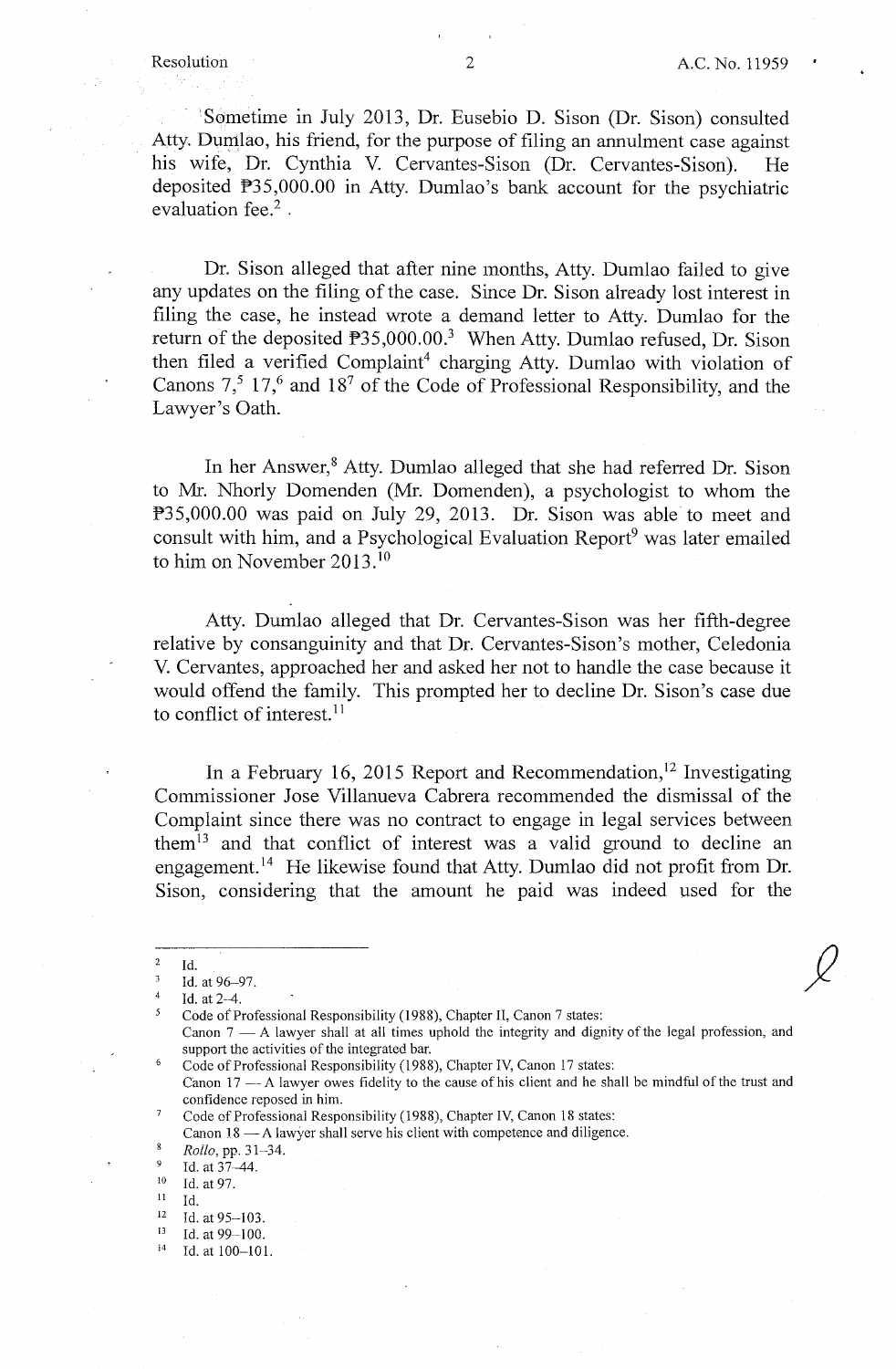$\ell$ 

preparation of a psychological evaluation. 15

On June 5, 2015, the Integrated Bar of the Philippines Board of Governors passed Resolution No. XXI-2015-388, 16 resolving to adopt the findings of fact and recommendation of the Investigating Commissioner dismissing the Complaint.

On April 19, 2017, the Integrated Bar of the Philippines Board of Governors passed Resolution No. XXII-2017-943, 17 resolving to deny Dr. Sison's motion for reconsideration.

Dr. Sison filed a Petition for Review on Certiorari<sup>18</sup> before this Court, assailing Resolution Nos. XXI-2015-388 and XXII-2017-943 and insisting that there was a lawyer-client relationship between him and respondent, since respondent accepted the payment of the psychological evaluation fee along with the documents required for the filing of his case.<sup>19</sup> Further, petitioner argues that not only did respondent fail to inform him of the status of his case, but she also prejudiced him for abandoning his cause without prior notice when she withdrew her engagement, which is a violation of the Code of Professional Responsibility. 20

In her Comment, $21$  respondent argues that no misconduct was committed since there was evidence that the full amount of P35,000.00 was paid to the psychologist, who was able to meet with complainant and submit a psychological report.<sup>22</sup> She also asserts that the Code of Professional Responsibility allows lawyers to refuse representation, especially when there is a conflict of interest.<sup>23</sup>

The only issue in this case is whether or not respondent violated the Code of Professional Ethics when she failed to inform complainant of the status of his case and refused to represent him due to conflict of interest.

It is settled that "[n]o lawyer is obliged to act either as adviser or advocate for every person who may wish to become his [or her] client[,] $v^{24}$ 

<sup>16</sup> Id. at 95.<br><sup>17</sup> Id. at 237.<br><sup>18</sup> Id. 215-227.

 $^{15}$  Id. at 101-102.

<sup>19</sup> Id. at 220-221.<br>
20 Id. at 221-222.<br>
21 Id. at 311-323.<br>
22 Id. at 317--318.<br>
23 Id. at 320-321. Respondent misquoted Rule 14.03 of the Code of Professional Responsibility, which provides for the guidelines in refusal to represent an *indigent* client. Respondent should have quoted Canon 31 of the Canons of Professional Ethics, which provides that "[n]o lawyer is obliged to act either as adviser or advocate for every person who may wish to become his [or her] client. He has the right to decline employment." 24 Canons of Professional Ethics, Canon 31. *See also Santiago v. Fojas,* A.C. 318 Phil. 79 (1995) [Per J.

Davide, Jr., First Division].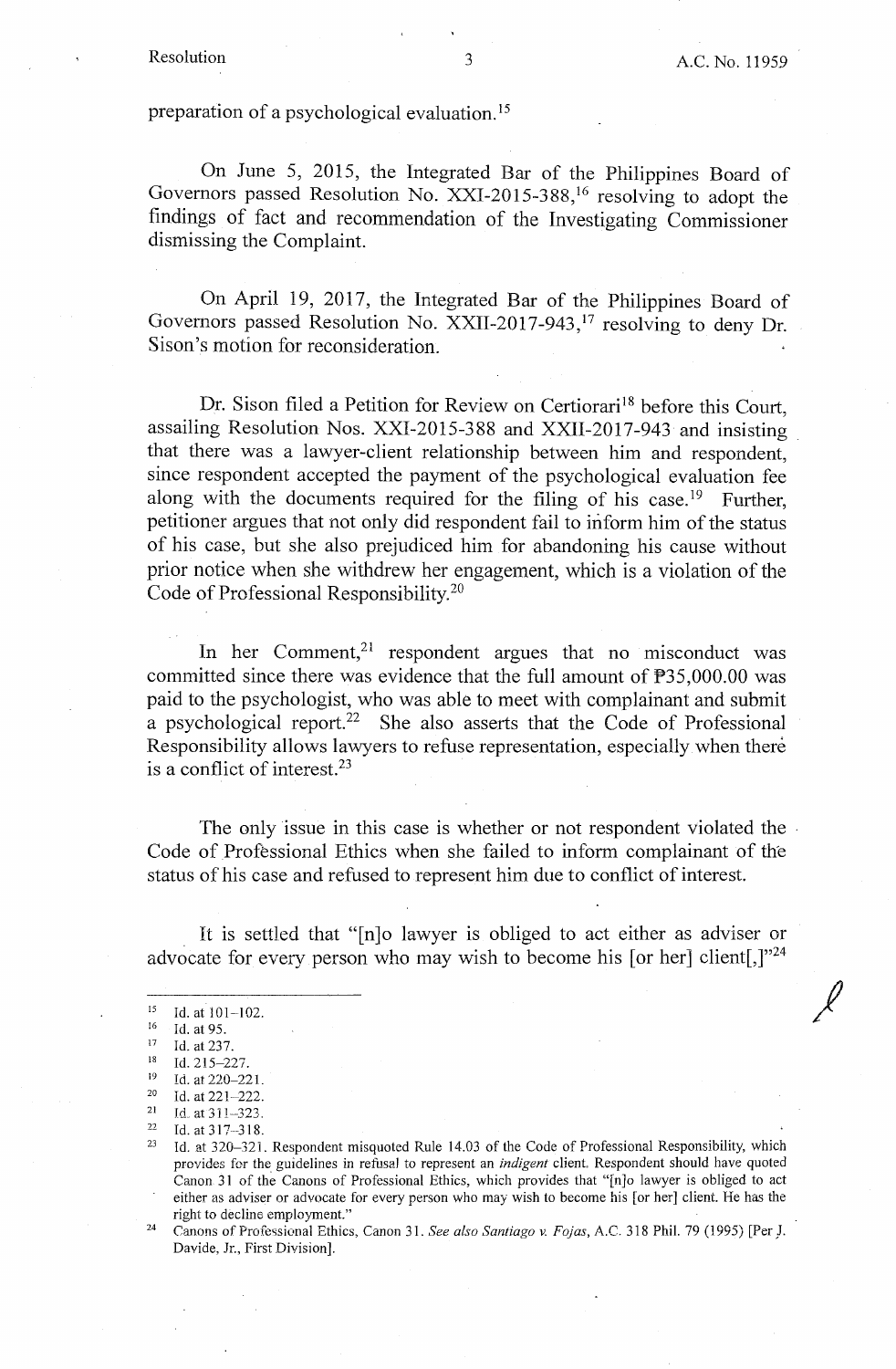subject to the exceptions<sup>25</sup> provided for in Canon 14 of the Code of Professional Responsibility.

The Investigating Commissioner found that: (1) no lawyer-client relationship had been established between the parties, since no written agreement was executed between complainant and respondent; (2) other than the psychological evaluation fee, complainant did not pay an acceptance fee or any other amount to respondent; and (3) complainant did not give any documents pertaining to the prospective annulment case to respondent.<sup>26</sup>

However, the text messages exchanged between the parties present a different picture. According to the date stamps, respondent messaged complainant on August 29, 2013 *"Good am pinsan. [Next] week.file natin ung Complaint. Kailangan ko pala ung copy nung annulment na file ni ching. [Thanks]. [ASAP] pins an[* ]"27 Another set of messages from the parties read:

Respondent: "P[i]nsan pw[e]de m[o] b[a] iwan sa [office] ung [documents]. *Tapos k[i]ta tayo sa* [Thursday]. *Para ma* finalize *n[a] ung*  complaint. [Thanks] *p[i]nsan"* (Sent on September 24, 2013)

Complainant: *"ok sige pi[n}san. Paki* t[e]xt *mo* secretary *mo doon."* (Sent on September 24, 2013)

*"pinsan mamaya k[i]ta t[a]yo* [L]ingayen *p[a]ra maibigay ko yon*  papers *na kailangan mo. hindi aka nakapunta kahapon.* [Thanks.]" (Sent on September 25, 2013)

Respondent: *"P[i]nsan paki iwan n[a] lang ung* [documents] *s[a] [office] kailangan [kasi yun] para ma* finalize *ung* complaint. [Thanks.]" (Sent on September 26, 2013)

Complainant: *''p'insan iniwan ko na sa* office *mo yon mga* [documents]." (Sent on September 26, 2013)

Respondent; "[Thanks] *p[i]nsan. K[i]ta tayo* [Saturday] lunch?" (Sent on September 26, 2013)

Complainant: "ok *pinsan ...* [Text] me *kung saan t[a]yo [mag kikita] sa*  [Saturday] lunch." (Sent on September 26, 2013)

<sup>25</sup> Rule  $14.01 - A$  lawyer shall not decline to represent a person solely on account of the latter's race, sex. creed or status of life, or because of his own opinion regarding the guilt of said person.

Rule 14.02 --- A lawyer shall not decline, except for serious and sufficient cause, an appointment as counsel de officio or as amicus curiae, or a request from the Integrated Bar of the Philippines or any of its chapters for rendition of free legal aid.

Rule 14.03 - A lawyer may not refuse to accept representation of an indigent client unless:

(a) he is not in a position to carry out the work effectively or competently;

(b) he labors under a conflict of interest between him and the prospective client or between a present client and the prospective client.<br><sup>26</sup> *Rollo, pp.* 99-100.<br><sup>27</sup> Id. at 8.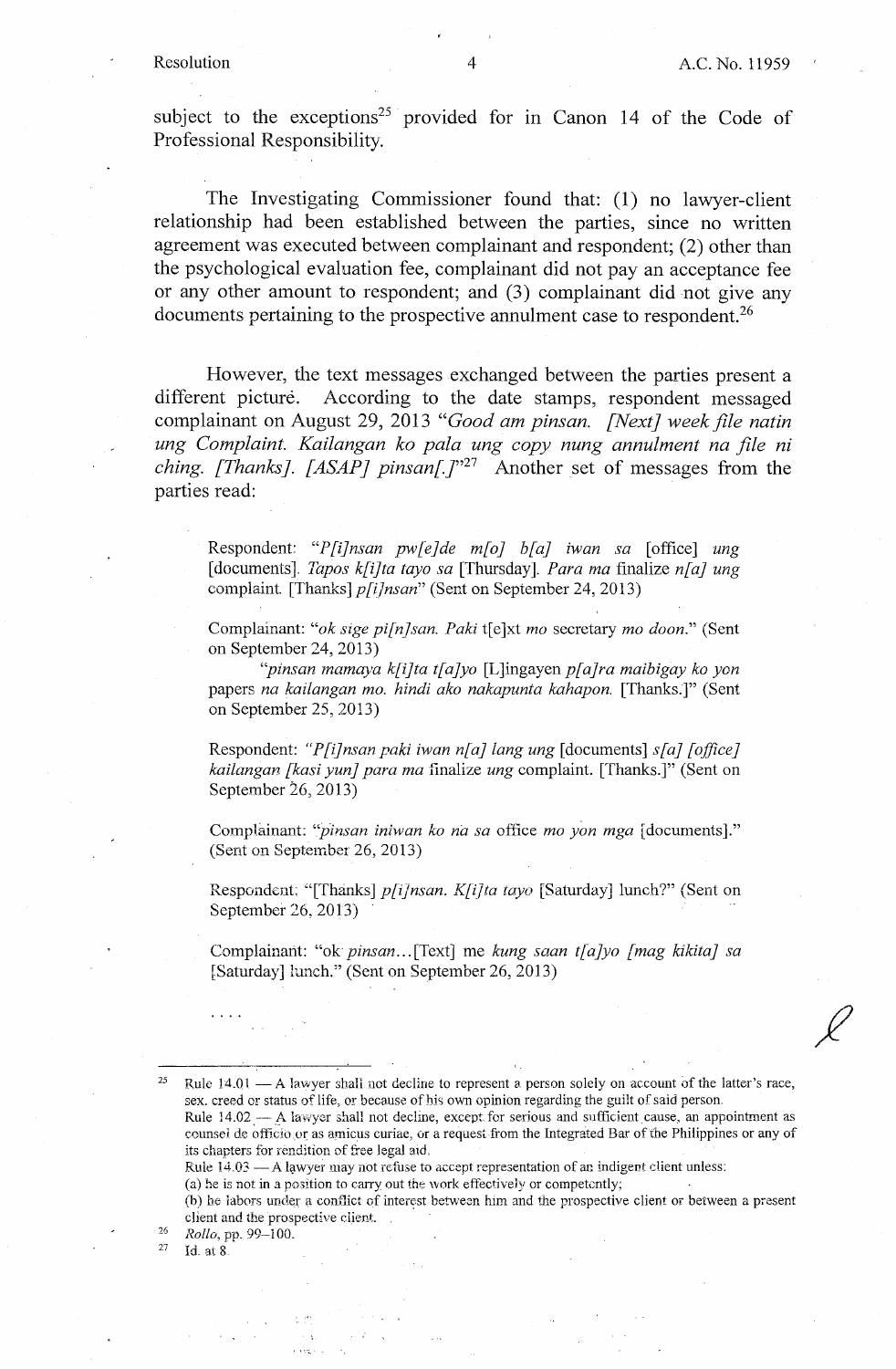. Complainant:· *''pins.an kinausap aka dito sa amin* about *sa* annulment, *[kasi] until now w[a]la pa nangyayari. Akala n[i}la di ko binayad.*  · *[H}indi* ko *na alam sasabihin ko sa k[a]nila. [N]agdesisyon s[i}la pinsan na kukunin na yon* 35K *[kasi} gagamitin n[i}la sa* maintenance *ni erpat ipagpapaliban muna daw yon* annulment. *[N]apagalitan ako, akala n[i]la ginastos ko sa ibang bagay.* [N]o hard feelings *pinsan."* (Sent on October 5, 2013)

Respondent: *"[Makikita] naman n[i]la ung* complaint *pinsan eh[] [U]ng*  35K *b[i]nayad sa* psychologist[.] [T]ry ko pa refund[.] *[D]umating ako kanina[]* 6pm *ang [nakalagay] sa* [schedule] *ko."* (Sent on October 5,  $2013)$ 

Complainant: *"pinsan [kasi}* until now *w[a]la pa nauumpisahan. Hindi ko na alam [kasi] [sasabihin] ko sa [kanila]."* (Sent on October 5, 2013)

. . . .

Respondent: *"Pwede ko [sila] kausapin para i* explain[.]"(Sent on October 6, 2013)

Complainant: *"ako n[a}lang pinsan.* I trust you. *kailan n[a]tin* file, this [Friday] *[kasi] pinsan punta na aka* [M]anila[.]"(Sent on October 6, 2013)

Respondent: "[This week.] Pinsan[.]" (Sent on October 6, 2013)

Complainant: *"[P]insan kumusta[?J Pupunta na ako* [M]anila [this] coming Saturday for my review. *[K]ailan n[a]tin* file *yon* complaint[?] *Na* dismiss *na yon* support *kaka* recieve *ko fang* results." (Sent on October 8, 2013)

Respondent : *"Sa* [Thursday]. *Natin* (sic) file *[pinsan].* [Thanks.]" (Senf on October 8, 2013)

Complainant: *"pinsan kumusta na[?]"* (Sent on February 26, 2014)

Respondent: "Doc congrats[.] *{Af]atutukan n[a] natin* annulment *mo* :)" (Sent on February 26, 2014)<sup>28</sup>

Their conversations did not appear like casual exchanges between friends about a theoretical legal issue. On the contrary, the series of exchanges between the parties show that respondent voluntarily acquiesced to representing complainant in his prospective annulment case, or at the very least, render her legal assistance in his suit. She asked complainant to submit to his documents related to the case and repeatedly assured him that she would be filing the annulment complaint even after complainant expressed hesitation due to· the lack of action on respondent's part.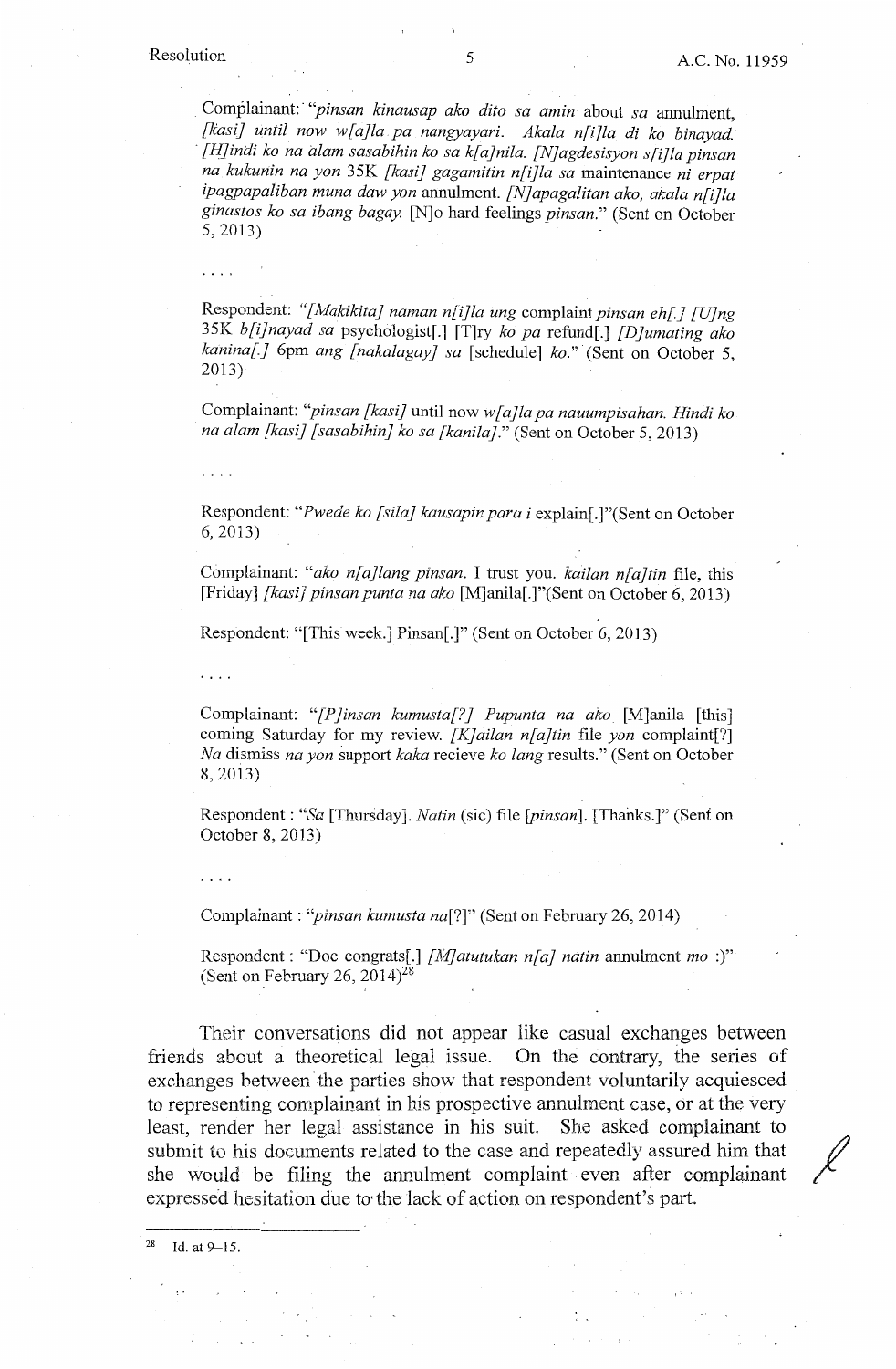A lawyer-client relationship is established when a lawyer voluntarily entertains a consultation, regardless of the close relationship between the parties or the absence of a written contract or non-payment of legal fees.<sup>29</sup> Once a lawyer agrees to take up the client's cause, the lawyer must serve the client with diligence and competence. A lawyer who is negligent in attending to a client's cause may be grounds for administrative sanction.<sup>30</sup>

#### In *Burbe* v. *Magulta*:<sup>31</sup>

A lawyer-client relationship was established from the very first moment complainant asked respondent for legal advice regarding the former's business. To constitute professional employment, it is not essential that the client employed the attorney professionally on any previous occasion. It is not necessary that any retainer be paid, promised, or charged; neither is it material that the attorney consulted did not afterward handle the case for which his service had been sought.

If a person, in respect to business affairs or troubles of any kind, consults a . lawyer with a view to obtaining professional advice or assistance, and the attorney voluntarily permits or acquiesces with the consultation, then the professional employment is established.

Likewise, a lawyer-client relationship exists notwithstanding the close personal relationship between the lawyer and the complainant or the nonpayment of the former's fees. Hence, despite the fact that complainant was kumpadre of a law partner of respondent, and that respondent dispensed legal advice to complainant as a personal favor to the kumpadre, the lawyer was duty-bound to file the complaint he had agreed to prepare - and had actually prepared - at the soonest possible time, in order to protect the client's interest. Rule 18.03 of the Code of Professional Responsibility provides that lawyers should not neglect legal matters entrusted to them.

This Court has likewise constantly held that once lawyers agree to take up the cause of a client, they owe fidelity to such cause and must always be mindful of the trust and confidence reposed in them. They owe entire devotion to the interest of the client, warm zeal in the maintenance and the defense of the client's rights, and the exertion of their utmost learning and abilities to the end that nothing be taken or withheld from the client, save by the rules of law legally applied. $32$ 

While respondent may later refuse to represent complainant, as in this case when she was requested by complainant's mother-in-law to refrain from interfering in complainant's domestic issues, it was still incumbent upon respondent to inform complainant that she would no longer be able to

• I•.,

<sup>&</sup>lt;sup>29</sup> See Hadluja v. Madianda, 553 Phil. 221 (2007) [Per J. Garcia, First Division].<br><sup>30</sup> See Burbe v. Magulta, 432 Phil. 840 (2002) [Per J. Panganiban, Third Division].<br><sup>31</sup> 432 Phil. 840 (2002) [Per J. Panganiban, Third Phil. 808 (2001) [Fer J. Mendoza, Second Division]; *Aromin v. Boncavil*, 373 Phil. 612 (1999) [Per J. Mendoza, En Banc]; and *Tan v. Lapak,* 402 Phil. 920 (2001) [Per J. Mendoza, Second Division].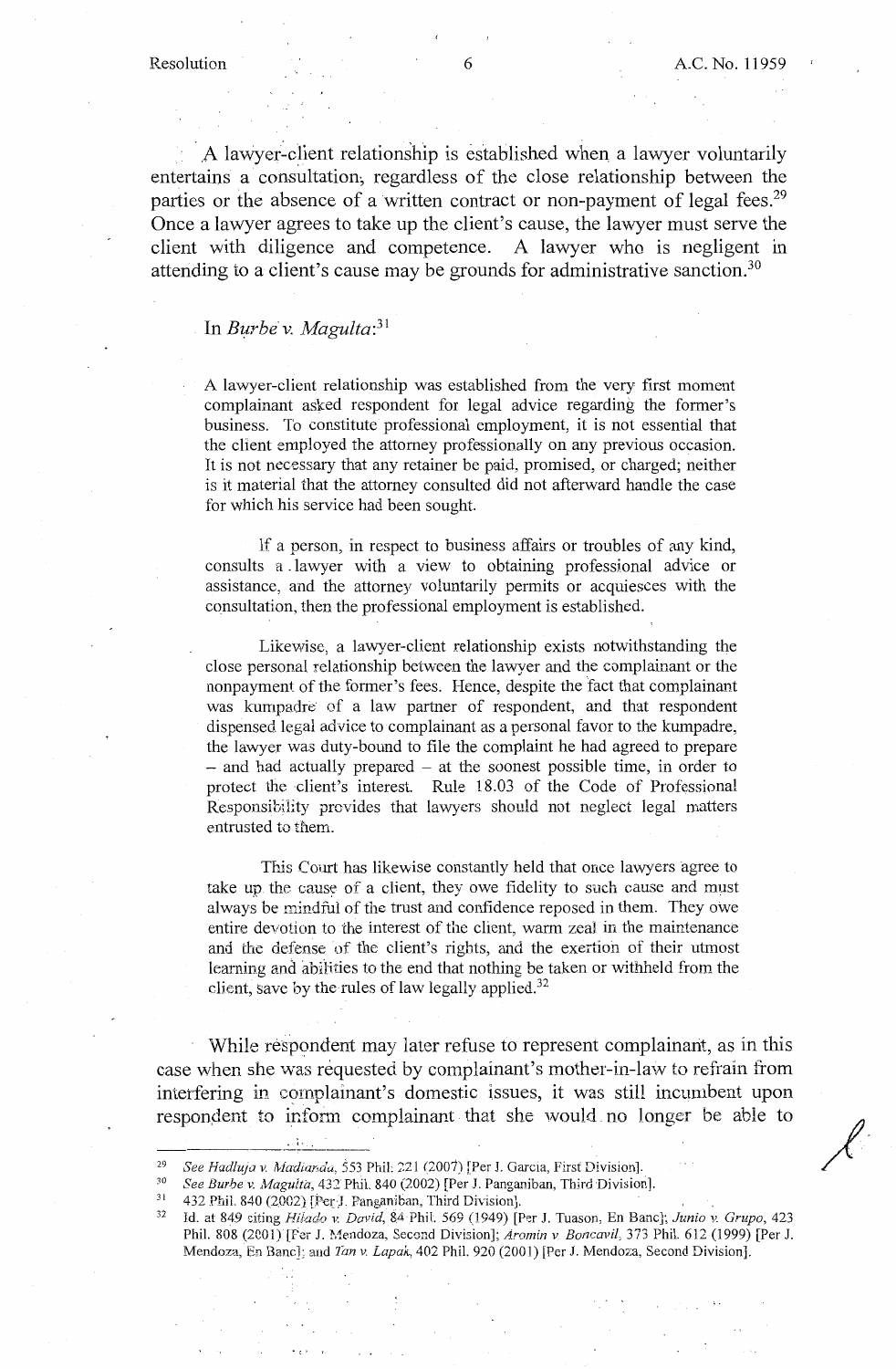$\mathcal{N}$ 

represent him. Rule 18.03 and Rule 18.04 of the Code of Professional Responsibility provides:

Rule  $18.03 - A$  lawyer shall not neglect a legal matter entrusted to him, and his negligence in connection therewith shall render him liable.

Rule  $18.04 - A$  lawyer shall keep the client informed of the status of his case and shall respond within a reasonable time to the client's request for information.

When complainant asked respondent for an update on his case on February 26, 2014,<sup>33</sup> respondent did not inform him that she would no longer be connected with the case due to conflict of interest, even though she was approached by complainant's mother-in-law sometime before November 2013.<sup>34</sup> It was only when she filed her Answer<sup>35</sup> before the Integrated Bar of the Philippines that complainant learned of the reason why respondent would not be representing him.

This Court has stated that "[t]he fact that one is, at the end of the day, not inclined to handle the client's case is hardly of consequence."36 Respondent's duty as a lawyer compels her to act not only with diligence, but with candor as well. She should have been upfront with complainant once she decided that she would no longer interfere in complainant's troubles. In *Gone v. Ga*:<sup>37</sup>

Respondent's sentiments against complainant Gone is not a valid reason for him to renege on his obligation as a lawyer. The moment he agreed to handle the case, he was bound to give it his utmost attention, skill and competence. Public interest requires that he exerts his best efforts and all his learning and ability in defense of his client's cause. Those who perform that duty with diligence and candor not only safeguard the interests of the client, but also serve the ends of justice. They do honor to the bar and help maintain the community's respect for the legal profession. 38

The Investigating Commissioner was correct in finding that respondent did not profit from complainant, since Mr. Domenden confirmed his receipt of  $P35,000.00$  for the psychological evaluation fee.<sup>39</sup> This circumstance, however, will not excuse respondent from administrative liability for violating Canon 18, Rules 18.03 and 18.04 of the Code of Professional Responsibility, as well as her oath to render "all good fidelity"<sup>40</sup>

- 
- 
- 

<sup>&</sup>lt;sup>33</sup> Rollo, p. 10.<br>
<sup>34</sup> Id. at 32.<br>
15. at 31–34.<br> *Hadluja v. Madianda*, 553 Phil. 221, 227 (2007) [Per J. Garcia, First Division].<br>
<sup>37</sup> 662 Phil. 611 (2011) [Per J. Perez, First Division].<br>
<sup>38</sup> Id. at 616.<br> *Rollo*,